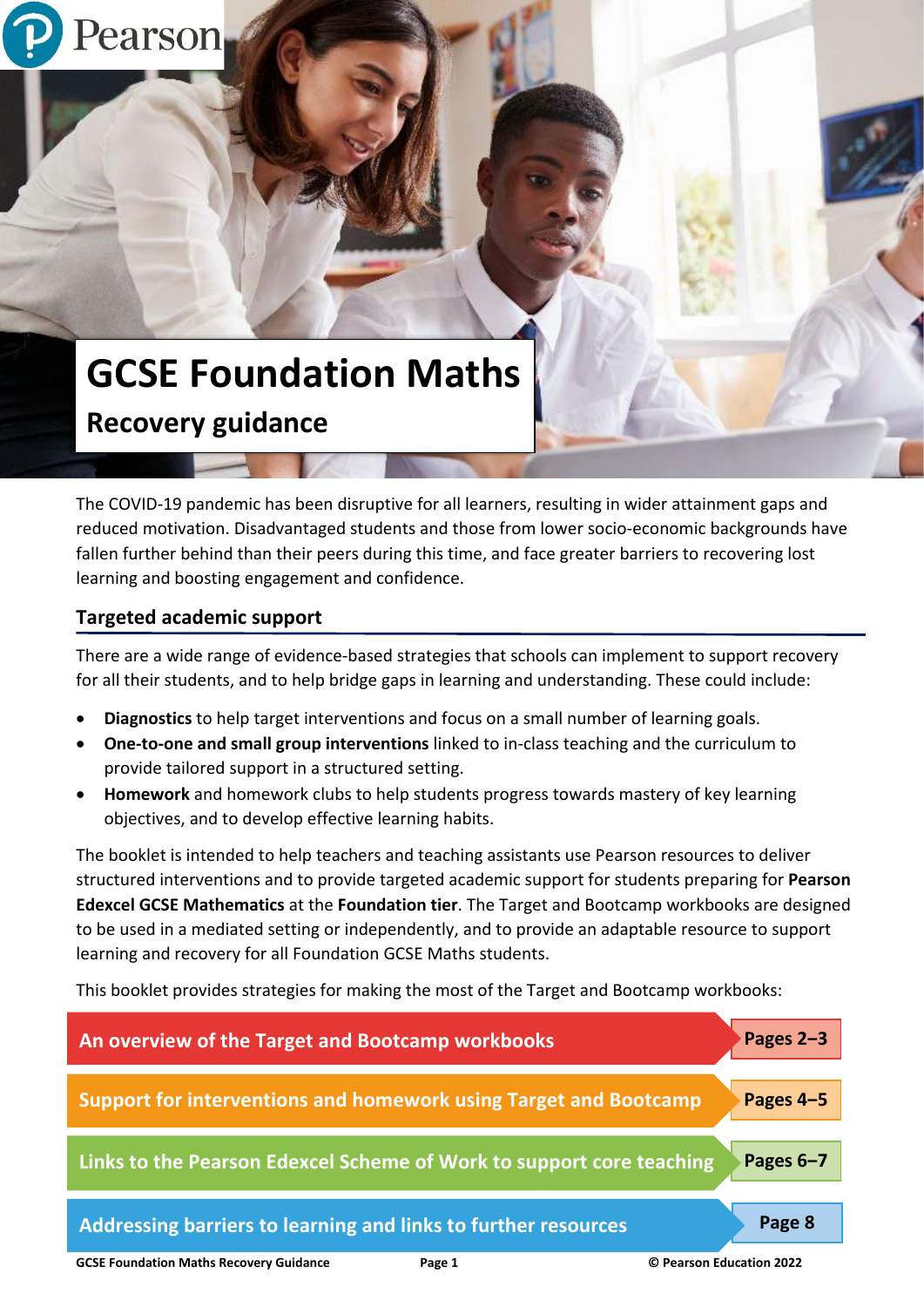

# **Target Grade 5 Workbooks**

These books are designed to reinforce skills and build confidence to help your students succeed in Foundation GCSE Maths. They are available in separate versions for students targeting grade 3 and students targeting grade 5.

With an emphasis on targeting areas of underperformance and tackling common misconceptions, these workbooks can provide a framework for delivering recovery strategies for all Foundation GCSE Maths students.



Students using these books can follow a three-step process to catch up, keep up and make expected progress.



**GCSE Foundation Maths Recovery Guidance Page 2 © Pearson Education 2022**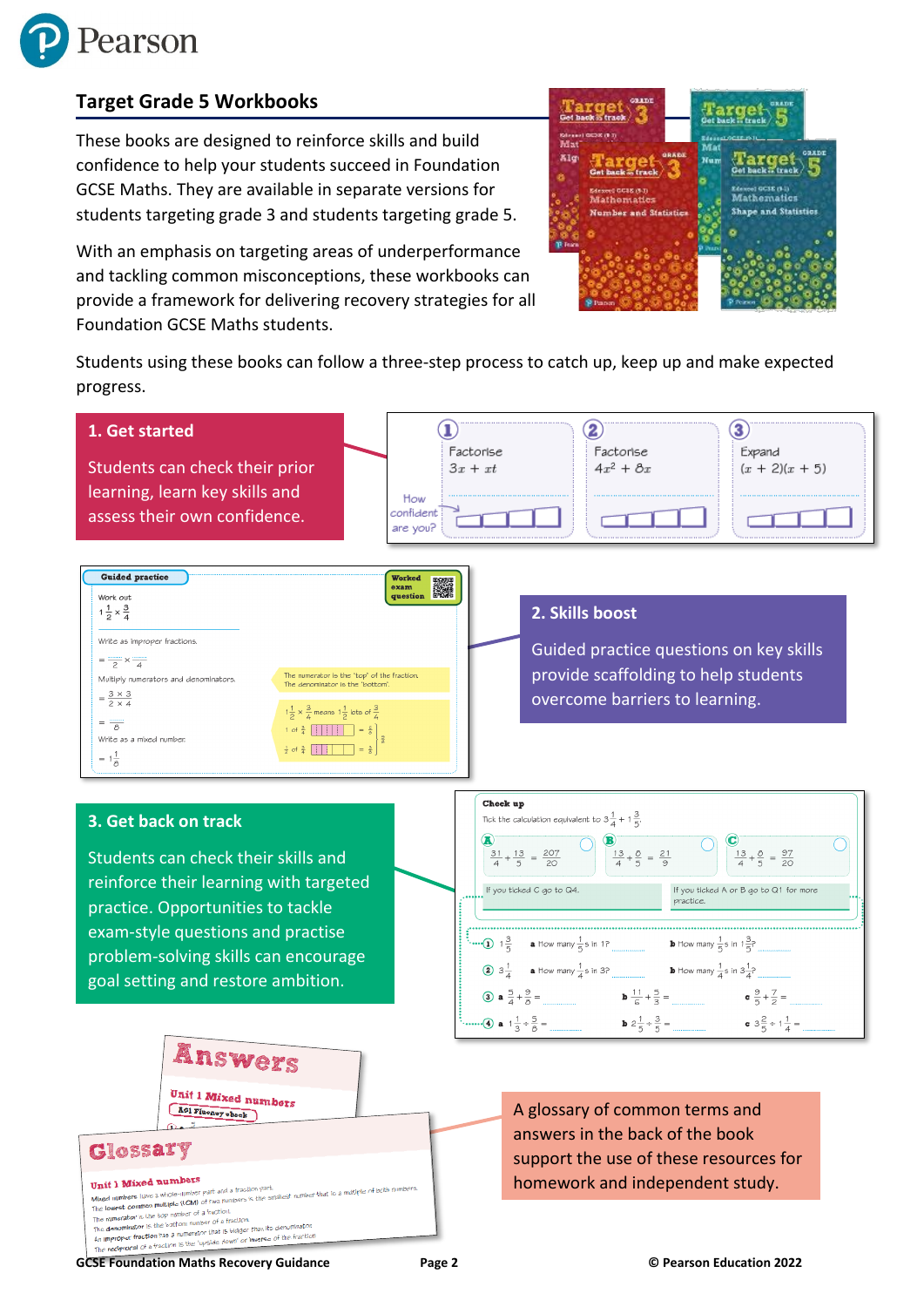

# **Foundation GCSE Maths Bootcamp**

This book is designed to maximise the amount of targeted revision that can be achieved in the minimum amount of time, and to support students working to fill gaps in their learning and build their confidence and exam technique. It covers all the key topics in the Foundation GCSE specification in 30 short lessons, allowing students to track their progress and take ownership of their learning.

Each lesson can be completed in approximately 20 minutes, either independently or in a one-to-one or small group setting.

**Hints and tips** review and reinforce key points,

**ATVEST PEARSON ROTECTL Mathematics** BOOTCAMP Exam-fit in 10 hours

**Foundation** 

formulae and techniques.

Quick **warm-ups** cover all of the key facts, formulae and techniques for each lesson. This material provides a quick reference for students working independently, or can be used to structure a review of prior learning at the beginning of a mediated intervention.

> 侗 Exam practice **Percentages** 50 15)  $\langle 1 \bmod k \rangle$ 1. (a) Write 2 as a personage. )<br>Sho 20% co<br>Tulijojy (the by S. Warm up **Watth UP**<br>( $\frac{V}{V}$  Learn these comment traction, decimal and percentage explosionts) Learn these common tracklen, declination and processes<br>  $\frac{1}{20}$   $\frac{1}{10}$   $\frac{1}{5}$   $\frac{1}{4}$   $\frac{1}{2}$   $\frac{2}{4}$ <br>
> Declination  $\frac{0.01}{0.01}$   $\frac{0.1}{0.1}$   $\frac{0.2}{0.02}$   $\frac{0.2}{0.25}$   $\frac{0.2}{0.09}$   $\frac{79\%}{0.006}$ Z folling the multipler<br>for a 5% increase  $\bigoplus_{29,29}$  E. All the employees of a company receive a  $\bigotimes_{100}^{100}$  were not  $\bigotimes_{100}^{100}$ **BreastAge | 15.** 10% | 29% | 29% | 20% | 20% | 20% | 20% | 20% | 20% | 20% | 20% | 20% | 20% | 20% | 20% | 20% | 20% | 20% | 20% | 20% | 20% | 20% | 20% | 20% | 20% | 20% | 20% | 20% | 20% | 20% | 20% | 20% | 20% | 20% |  $\begin{array}{ll}\n\text{But they are equal to} & \text{for } \mathbf{a} \in \mathbb{R}^n, \\
> \text{for } \mathbf{a} \in \mathbb{R}^n, \\
> \text{for } \mathbf{a} \in \mathbb{R}^n, \\
> \text{for } \mathbf{a} \in \mathbb{R}^n, \\
> \text{for } \mathbf{a} \in \mathbb{R}^n, \\
> \text{for } \mathbf{a} \in \mathbb{R}^n, \\
> \text{for } \mathbf{a} \in \mathbb{R}^n, \\
> \text{for } \mathbf{a} \in \mathbb{R}^n, \\
> \text{for } \mathbf{a} \in \mathbb{R$ To find the original<br>Imposed below the<br>Imposed age change<br>Imposed 1470 by entiquy by the percentage.<br>To artist one sparitly as a percentage of another sparitly, shift<br>To artist one sparitly by the second sparitly, then radialy by 100.<br>The first quarkly by the second spare Ŵ,  $\frac{1}{2}$  by the start quarkly by the encord quarkly, then rules and the contract of the start particle function  $\frac{1}{2}$  because of discussions of the start of the start of the start of the start of the start of the sta **SEED** Multiplier for S% issuesses = ..........  $1800 \times ... ... = ...$ (b) Dinny was paid 61470 offer the psytter.<br>Week out his mentily psy before the model Read word problems<br>cardialy, I are you<br>are asked to find the<br>passettage profit. To  $(2 \text{meke})$ pay rise. **Reps**  $\begin{array}{ll} \bigoplus & \text{Write each amount is 1} \\ & \text{scattering of 42500} \end{array}$ do Brita:<br>• Sind the Satal<br>• Anting 2002  $\mathbf{0}$  Find what mean<br>web.cut the work A Jaden buys 20 bars of characteriz for a total  $-2500$  $-20%$  $10\%$  of  $6300$   $680$ behind the state of the step each.<br>
> Since the step each of  $\frac{1}{2}$  is a graveler behind the step each.<br>
> We show the step each of the property of the proof is<br>
> Welth can indeed to 1 distributively (3 models) space and ru  $21250$  $\label{eq:1} \mathbf{X}_1, \ldots, \mathbf{X}_{N-1}, \ldots, \mathbf{X}_N$ 22% of 600 g 畐  $0.000$ 5 95 of 80km  $-26$  $2 - 7300$ . . . . . . . . . 35 ē 29% of 2kg  $\frac{1}{2}$  47% of 2kg<br> $\frac{1}{2}$  47% of 720 ml  $0.070$ Total setting price: 20 K ...... = X ....... O lamowest around by 1954 Top exam tip!  $7.95 - 6$  ........ O write the correct multiplier 1270 Percentage profit: shok in alther<br>possible or perce, but 6300  $10\%$  increase  $1.1$  $-30\pm$  $7.95 \times 100 = ...$ **POULS OF P PL 50% horsess**  $2.3a$ 30st questas. ------------ $\overline{\mathbf{v}}$  $^{\bullet}$  <sup>901</sup>s **C** 3% nercase  $.10$ Workout 18 **B** applications **GCSE Maths: Booteamp**

**Reps** are multiple choice questions covering the basic skills. They can be used as quick diagnostic tools, or to build confidence before tackling exam-style questions.

**Exam-style practice questions** at a range of difficulty levels increase students' familiarity with exam formatting and promote good technique for writing answers. Guided practice questions model best-practice and help students access trickier questions by completing partial answers, and the Pearson Progression Scale helps students identify the level of challenge of each question.

Complete **worked solutions** with the question text reproduced makes self-review easier and gives students access to model solutions. These best-practice solutions can also help non-specialist teachers and teaching assistants support students in their learning.

(b) Dhruy was paid £1470 after the pay rise. Work out his monthly pay before the pay rise.  $1470 \div 1.05 = 1400$ 

£1400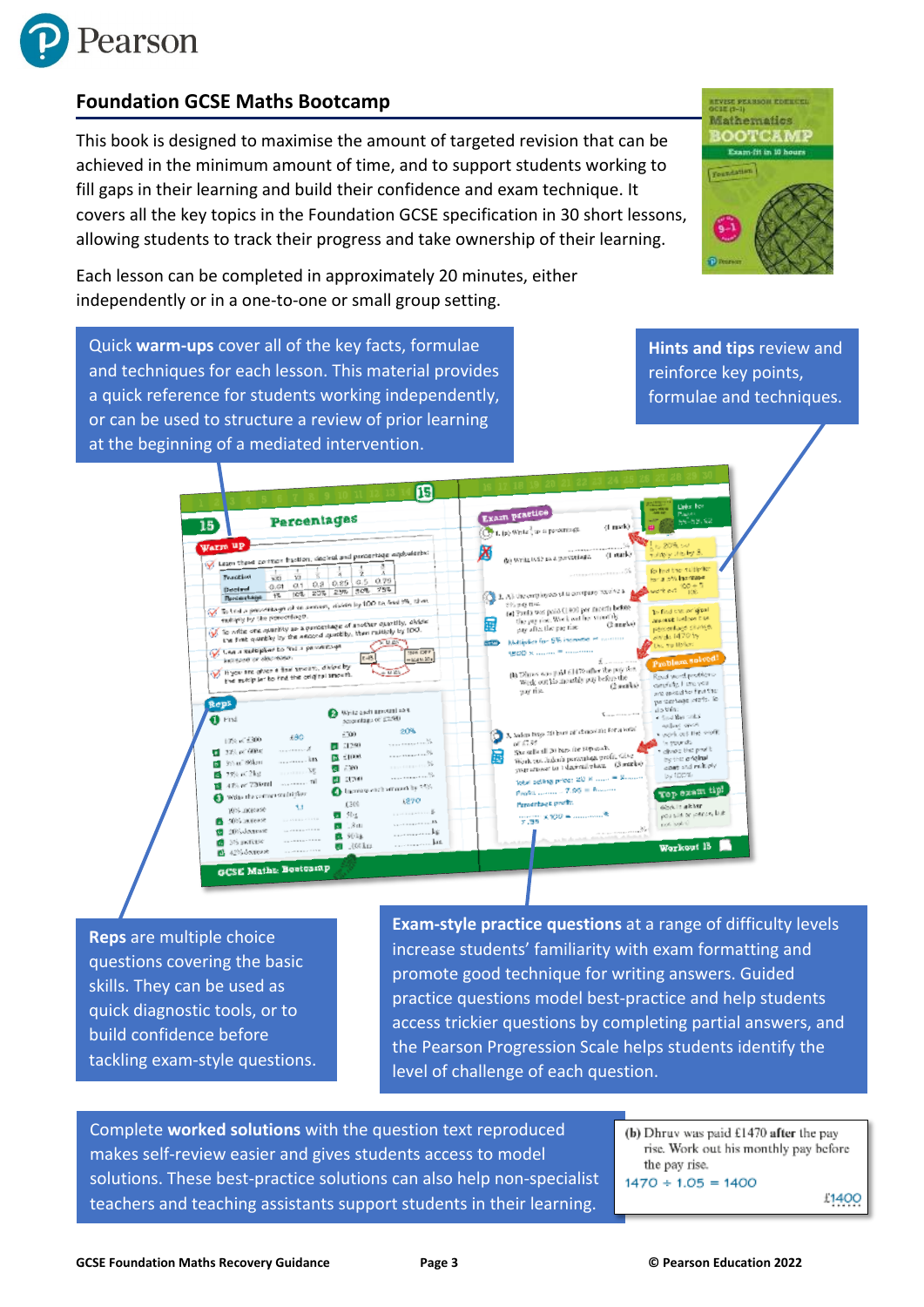

## **Resources to support structured intervention**

One-to-one and small group structured interventions are very effective ways of improving student outcomes. They can be mediated by teachers, teaching assistants or other adults and provide students with targeted support to reinforce in-class teaching and recover lost learning.

There are a range of considerations to make sure that interventions are as effective as possible.

**Intervention sessions should typically be brief (20‒30 minutes) and regular (3‒5 times a week), and delivered over a set period of time, up to 10 weeks.**

Bootcamp provides 30 short lessons, each intended to be delivered in 20 minutes. These lessons cover all the key areas in the Foundation GCSE Maths specification and could be used as the framework for an intervention programme. A Target unit could form the basis of a longer lesson, or an individual skills boost could be used to scaffold a short intervention.

## **Interventions should have structured supporting resources and should cover clear learning objectives. Clear lesson plans can help teaching assistants or non-specialists deliver effective sessions.**

Using a small set of manageable and consistent resources will help students build confidence, stay organised and take ownership of their learning. Structuring sessions around a workbook provides an easy-to-follow lesson order and allows teachers or teaching assistants to assign work quickly and easily. Write-on workbooks help students keep all of their work in one place and allow students to review material either in advance of or after a session.

## **Programmes involving teaching assistants or other adults can often be less effective than those involving subject-specialist teachers.**

Resources designed for independent study such as Target and Bootcamp provide scaffolding, guided solutions, and hints and tips which can provide additional structure to support nonspecialists. Worked examples and answers makes it easier for non-specialists to provide feedback, and key points and learning objectives help ensure that tasks closely match the objectives of the session.

**Small-group interventions can be cost-effective to implement but are most impactful when group sizes are smaller (fewer than five or six students). A strong resourcing plan is particularly important in group settings as interventions will need to be more clearly structured.**

Structuring an intervention around the available resources, such as using a single unit of a Target workbook or a single lesson in the Bootcamp workbook can help keep a small group focused on common learning objectives. Peer support such as using worked solutions to check a partner's answers can promote engagement and reinforce good technique for written answers.



**Peer tutoring** can allow students to take responsibility for their own learning and for evaluating their own success. Peer tutoring is most effective when used to review and consolidate prior learning, and where resources are used which provide scaffolding to support independent study.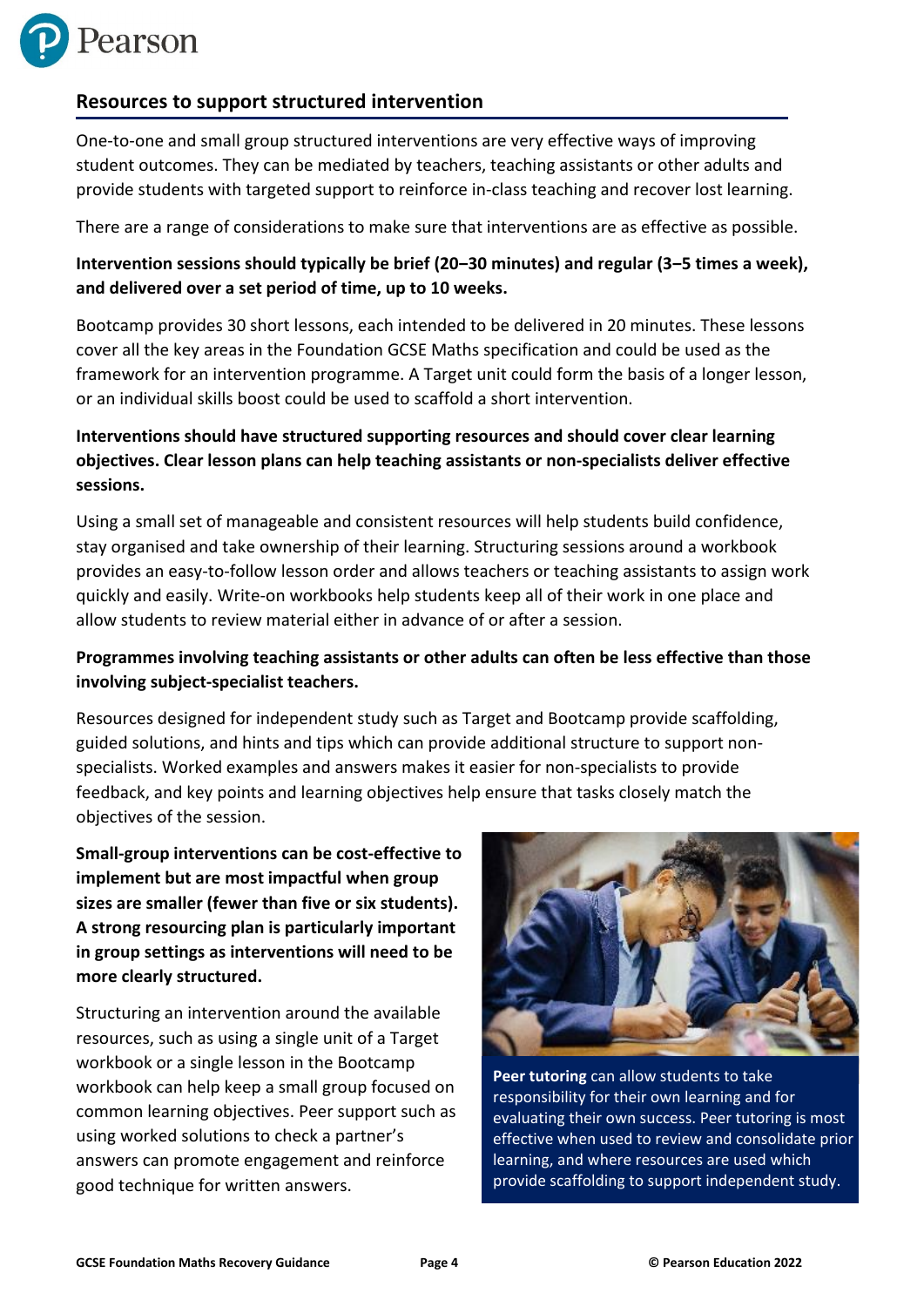# **Diagnosing learning gaps and targeting support**

Recovery interventions are most effective when they target the needs of specific students.

- Multiple choice questions in every Bootcamp lesson can be used as hinge questions, to provide a quick and informal check of initial understanding.
- The fluency check in Target can identify gaps in prior learning which may need to be remediated before focusing on the main learning objectives of the session.
- Skills checks in Target direct students to practise questions at different levels depending on their response to a short diagnostic question.
- Using full worked solutions in Bootcamp, students can identify their own mistakes and misconceptions. Discussions of these in small groups can reinforce learning.

## **Homework**

Homework is a very effective way of reinforcing learning from a lesson or intervention, developing fluency with key techniques and promoting independent study skills.

#### **Homework that is linked to classroom work tends to be more effective.**

Student-owned resources allow students to continue in-class tasks as homework. Using the practice exercises in the Get Back on Track section of the Target workbook allows students to build directly on skills they have covered in a session. Using resources both in-class and at home also allows for 'flipped learning', where students review learning objectives and key points in advance of an upcoming session.

#### **Quality is more important than quantity; struggling students find shorter tasks more accessible.**

A successful outcome on a single exam-style question can boost confidence and demonstrate mastery of a particular topic. Write-on materials such as Target and Bootcamp are more accessible and give students a better understanding of the total length of an assigned task. A single Skills Boost in the Target Workbook would be suitable for a short and accessible homework.

#### **Feedback on homework can significantly increase its positive impact.**

Fully worked solutions to exam-style questions in Bootcamp mean students can check their own work and identify learning gaps. Remind students of the importance of fully attempting questions before reviewing worked solutions. Challenge them to lay out answers neatly and clearly.

#### **It is important for students to understand the purpose of a particular homework.**

Linking homework tasks to key points and learning reminders (e.g., in the Warm Up sections of Bootcamp), can help students see which skills and knowledge they are applying. Simple learning objectives and clearly labelled skills in Target help students understand the objectives of a task. Explain that simpler AO1 questions can build fluency and confidence, whereas exam-style and problem-solving questions can restore ambition and assess mastery.

#### **Explicitly teaching strategies for independent learning can improve homework outcomes.**

Target and Bootcamp are designed to be accessible to students working independently, with key skills and facts, scaffolded questions and simple and clear hints and tips. Write-on resources also promote organisation and reduce the likelihood of homework being misplaced.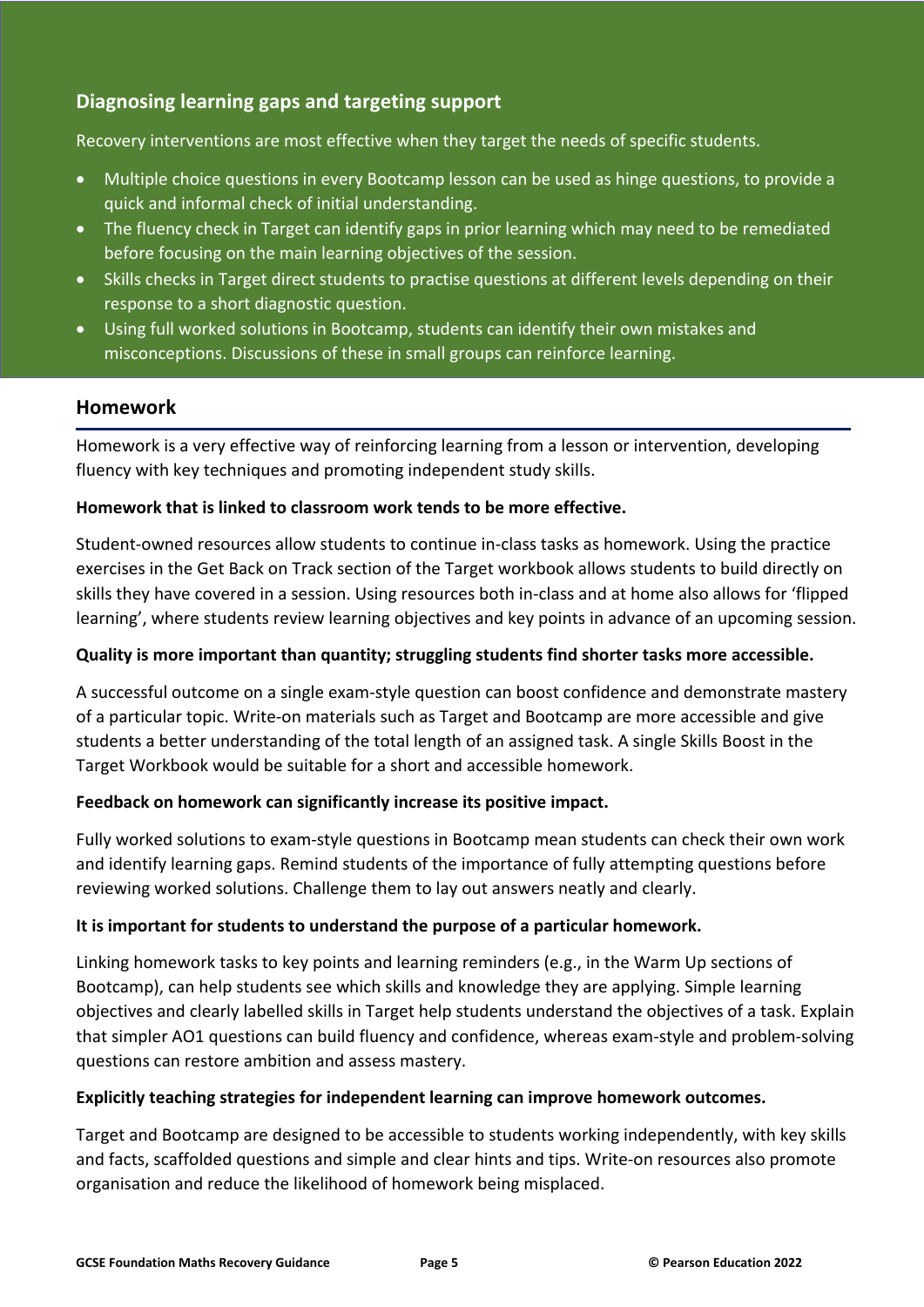# **Linking to in-class teaching and the curriculum**

Targeted interventions and homework are most effective when they are closely linked to normal lessons and the core curriculum. Use this **matching chart** to identify the sections of the Target and Bootcamp workbooks which are most relevant to each unit of the Pearson Edexcel Scheme of Work.

Selecting learning objectives which support in-class work will make small group or one-to-one interventions more accessible and will reinforce in-class learning. A close alignment of learning objectives with normal lessons will also reduce the impact of missed classroom time and make it easier to monitor the effectiveness of interventions which are not being delivered by the class teacher.

| <b>Scheme of Work unit / topic</b>                      | <b>Target</b><br>Grade 3<br><b>Number &amp;</b><br><b>Statistics</b> | <b>Target</b><br>Grade 3<br>Algebra &<br><b>Shape</b> | <b>Target</b><br>Grade 5<br><b>Number</b><br>& Algebra | <b>Target</b><br>Grade 5<br>Shape &<br><b>Statistics</b> | <b>Foundation</b><br><b>Bootcamp</b> |
|---------------------------------------------------------|----------------------------------------------------------------------|-------------------------------------------------------|--------------------------------------------------------|----------------------------------------------------------|--------------------------------------|
| <b>Unit 1: Number</b>                                   |                                                                      |                                                       |                                                        |                                                          |                                      |
| Integers and place value                                | Unit 1                                                               |                                                       |                                                        |                                                          | Workout 1                            |
| Decimals                                                | Unit 1                                                               |                                                       |                                                        |                                                          | Workouts 2, 4                        |
| Indices, powers and roots                               |                                                                      |                                                       | Unit 6                                                 |                                                          | Workout 3                            |
| Factors, multiples and primes                           |                                                                      |                                                       |                                                        |                                                          | Workout 5                            |
| Unit 2: Algebra                                         |                                                                      |                                                       |                                                        |                                                          |                                      |
| Algebra: the basics                                     |                                                                      |                                                       |                                                        |                                                          | Workout 6                            |
| Expanding and factorising single<br>brackets            |                                                                      | Unit 1                                                | Unit 2                                                 |                                                          | Workout 7                            |
| Expressions and substitution<br>into formulae           |                                                                      | Unit 2                                                | Unit 3                                                 |                                                          | Workout 9                            |
| Unit 3: Graphs, tables and<br>charts                    |                                                                      |                                                       |                                                        |                                                          |                                      |
| Data collection                                         | Unit 8                                                               |                                                       |                                                        |                                                          |                                      |
| <b>Tables</b>                                           | Unit 9                                                               |                                                       |                                                        |                                                          | Workout 17                           |
| Charts and graphs                                       | Unit 9                                                               |                                                       |                                                        |                                                          | Workout 27                           |
| Pie charts                                              | Unit 9                                                               |                                                       |                                                        |                                                          | Workout 27                           |
| Scatter graphs                                          |                                                                      |                                                       |                                                        | Unit 8                                                   | Workout 27                           |
| <b>Unit 4: Fractions and</b><br>percentages             |                                                                      |                                                       |                                                        |                                                          |                                      |
| Fractions                                               | Unit 3                                                               |                                                       |                                                        |                                                          | Workout 2                            |
| Fractions, decimals and<br>percentages                  | Unit 3                                                               |                                                       |                                                        |                                                          | Workout 2                            |
| Percentages                                             | Unit 3                                                               |                                                       |                                                        | <b>Unit 10</b>                                           | Workout 15                           |
| <b>Unit 5: Equations, inequalities</b><br>and sequences |                                                                      |                                                       |                                                        |                                                          |                                      |
| Equations                                               |                                                                      | Unit 2                                                | Unit 4                                                 |                                                          | Workout 8                            |
| Inequalities                                            |                                                                      |                                                       | <b>Unit 10</b>                                         |                                                          | Workout 8                            |
| Sequences                                               |                                                                      | Unit 4                                                |                                                        | Unit 9                                                   | Workout 10                           |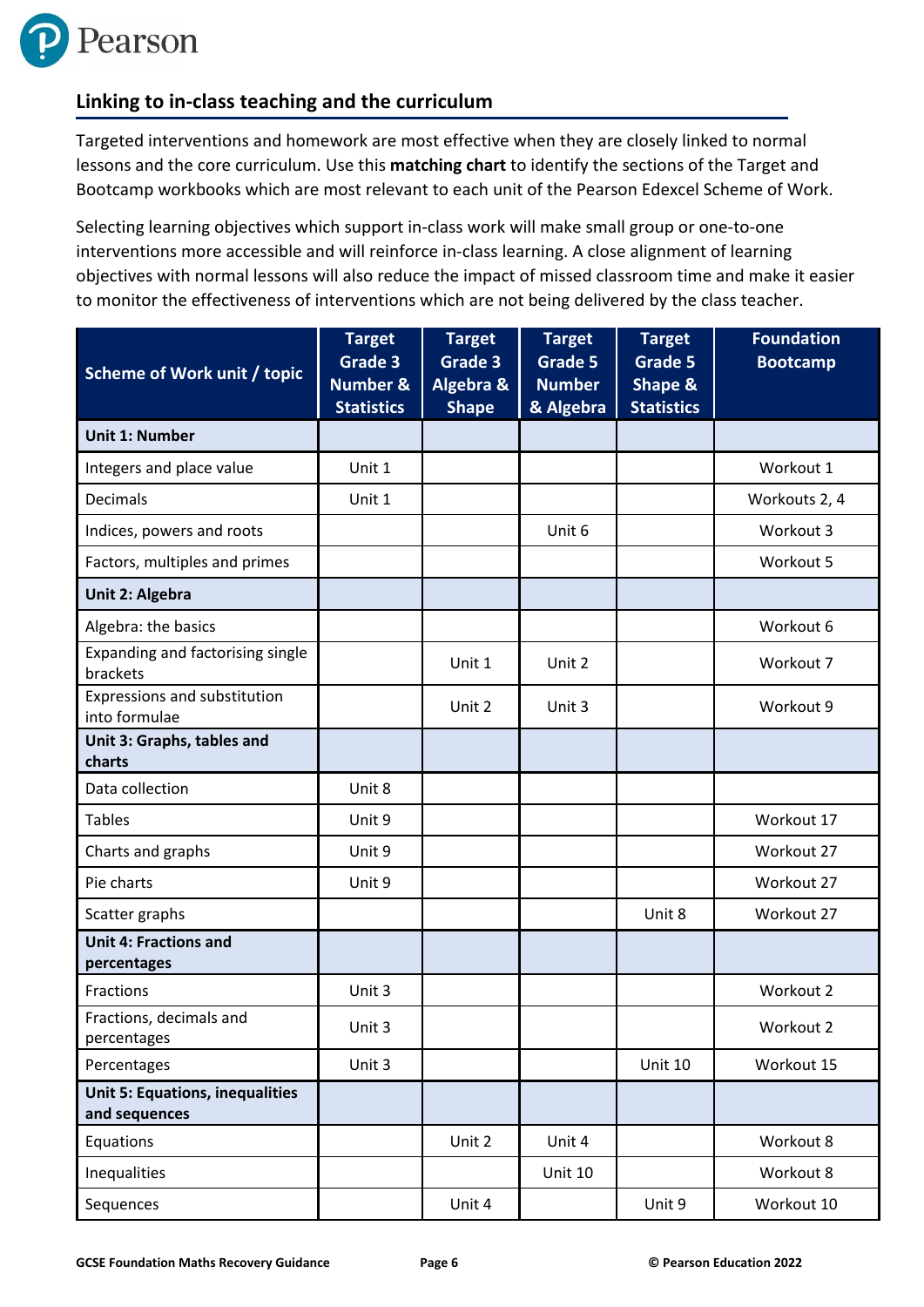P Pearson

| Scheme of Work unit / topic                             | <b>Target</b><br>Grade 3<br><b>Number &amp;</b><br><b>Statistics</b> | <b>Target</b><br>Grade 3<br>Algebra &<br><b>Shape</b> | <b>Target</b><br><b>Grade 5</b><br><b>Number</b><br>& Algebra | <b>Target</b><br>Grade 5<br>Shape &<br><b>Statistics</b> | <b>Foundation</b><br><b>Bootcamp</b> |
|---------------------------------------------------------|----------------------------------------------------------------------|-------------------------------------------------------|---------------------------------------------------------------|----------------------------------------------------------|--------------------------------------|
| <b>Unit 6: Angles</b>                                   |                                                                      |                                                       |                                                               |                                                          |                                      |
| Properties of shapes, parallel<br>lines and angle facts |                                                                      | Unit 5, 6, 7                                          |                                                               |                                                          | Workout 19                           |
| Interior and exterior angles of<br>polygons             |                                                                      |                                                       |                                                               | Unit 3                                                   | Workout 19                           |
| <b>Unit 7: Averages and range</b>                       |                                                                      |                                                       |                                                               |                                                          |                                      |
| Averages and range                                      | Unit 7                                                               |                                                       |                                                               | Unit 6                                                   | Workout 28                           |
| Unit 8: Perimeter, area and<br>volume                   |                                                                      |                                                       |                                                               |                                                          |                                      |
| Perimeter and area                                      |                                                                      | Unit 6                                                |                                                               |                                                          | Workouts 17, 20                      |
| 3D forms and volume                                     |                                                                      |                                                       |                                                               | Unit 2                                                   | Workout 21                           |
| <b>Unit 9: Graphs</b>                                   |                                                                      |                                                       |                                                               |                                                          |                                      |
| Real-life graphs                                        |                                                                      | Unit 3                                                |                                                               |                                                          | Workout 12                           |
| Straight-line graphs                                    |                                                                      | Unit 3                                                | Unit 8                                                        |                                                          | Workout 11                           |
| <b>Unit 10: Transformations</b>                         |                                                                      |                                                       |                                                               |                                                          |                                      |
| Translations, rotations and<br>reflections              |                                                                      |                                                       |                                                               | Unit 5                                                   | Workout 23                           |
| Enlargements                                            |                                                                      |                                                       |                                                               | Unit 5                                                   | Workout 23                           |
| Unit 11: Ratio and proportion                           |                                                                      |                                                       |                                                               |                                                          |                                      |
| Ratio                                                   | Unit 6                                                               |                                                       |                                                               |                                                          | Workout 16                           |
| Proportion                                              | Unit 6                                                               |                                                       | <b>Unit 11</b>                                                |                                                          | Workout 16                           |
| Unit 12: Right-angled triangles                         |                                                                      |                                                       |                                                               |                                                          |                                      |
| Right-angled triangles                                  |                                                                      |                                                       | Unit 7                                                        |                                                          | Workout 24                           |
| <b>Unit 13: Probability</b>                             |                                                                      |                                                       |                                                               |                                                          |                                      |
| Probability                                             | Unit 5                                                               |                                                       |                                                               | Unit 7                                                   | Workouts 29, 30                      |
| <b>Unit 14: Multiplicative</b><br>reasoning             |                                                                      |                                                       |                                                               | <b>Unit 10</b>                                           | Workouts 15, 18                      |
| Multiplicative reasoning                                |                                                                      |                                                       |                                                               | Unit 10                                                  | Workouts 15, 18                      |
| Unit 15: Constructions, loci and<br>bearings            |                                                                      |                                                       |                                                               |                                                          |                                      |
| Plans and elevations                                    |                                                                      |                                                       |                                                               |                                                          |                                      |
| Constructions, loci and bearings                        |                                                                      | Unit 8                                                |                                                               |                                                          | Workout 25                           |
| <b>Unit 16: Quadratic equations</b><br>and graphs       |                                                                      |                                                       |                                                               |                                                          |                                      |
| Quadratic equations: expanding<br>and factorising       |                                                                      |                                                       | Units 2, 4                                                    |                                                          | Workout 14                           |
| Quadratic graphs                                        |                                                                      |                                                       | Unit 9                                                        |                                                          | Workout 13                           |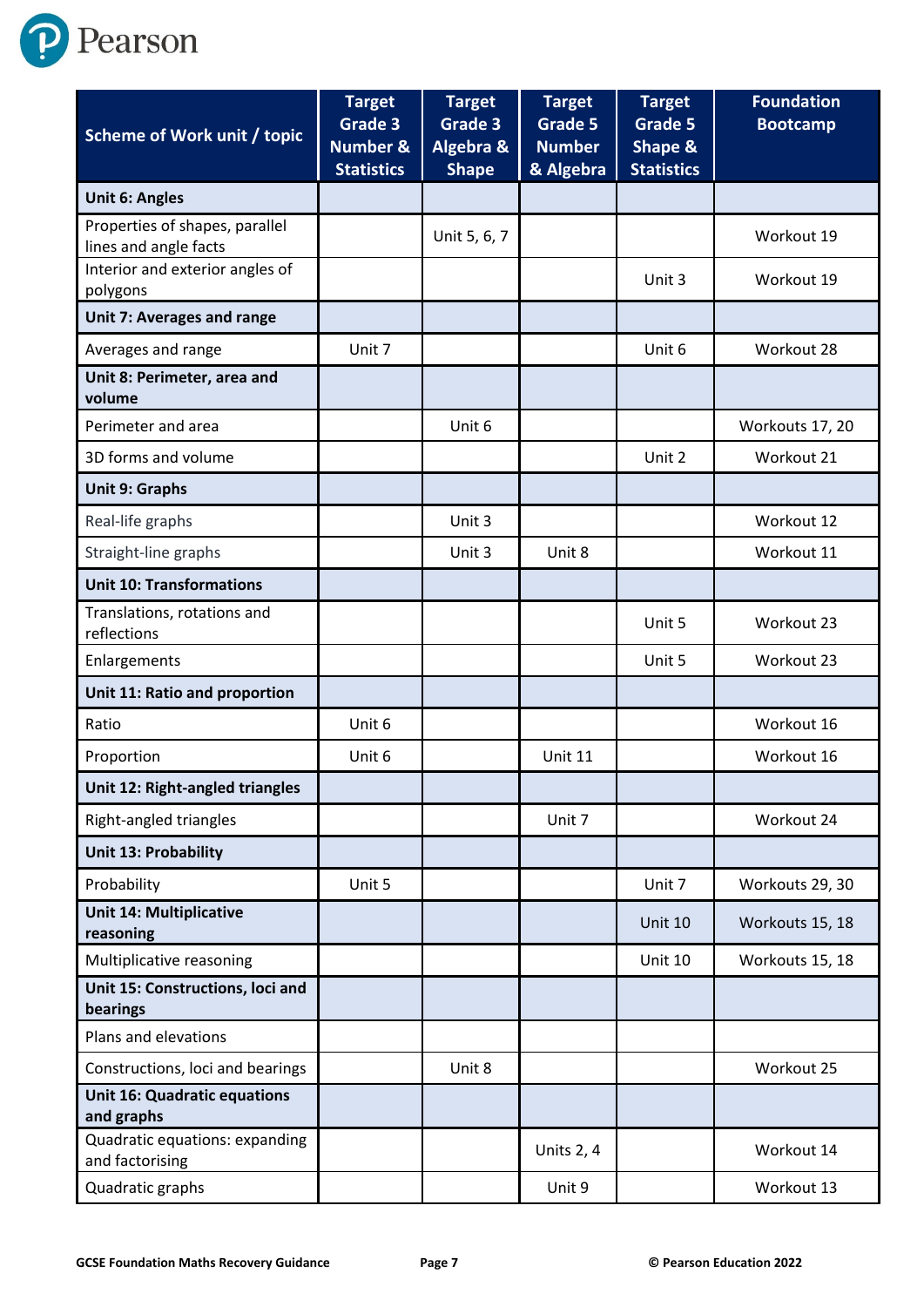

| <b>Scheme of Work unit / topic</b>                | <b>Target</b><br>Grade 3<br><b>Number &amp;</b><br><b>Statistics</b> | <b>Target</b><br>Grade 3<br>Algebra &<br><b>Shape</b> | <b>Target</b><br>Grade 5<br><b>Number</b><br>& Algebra | <b>Target</b><br>Grade 5<br><b>Shape &amp;</b><br><b>Statistics</b> | <b>Foundation</b><br><b>Bootcamp</b> |
|---------------------------------------------------|----------------------------------------------------------------------|-------------------------------------------------------|--------------------------------------------------------|---------------------------------------------------------------------|--------------------------------------|
| Unit 17: Circles, cylinders,<br>cones and spheres |                                                                      |                                                       |                                                        | Unit 1                                                              | Workout 22                           |
| Unit 18: Fractions, indices and<br>standard form  |                                                                      |                                                       |                                                        |                                                                     |                                      |
| Fractions and reciprocals                         |                                                                      |                                                       | <b>Units 1, 6</b>                                      |                                                                     | Workout 2                            |
| Indices and standard form                         |                                                                      |                                                       |                                                        |                                                                     | Workout 3                            |
| Unit 19: Congruence, similarity<br>and vectors    |                                                                      |                                                       |                                                        |                                                                     |                                      |
| Similarity and congruence in 2D                   |                                                                      |                                                       |                                                        |                                                                     | Workout 26                           |
| Vectors                                           |                                                                      |                                                       |                                                        | Unit 4                                                              |                                      |
| Unit 20: More algebra                             |                                                                      |                                                       |                                                        |                                                                     |                                      |
| More algebra                                      |                                                                      |                                                       | Units 3, 5,<br>9,11                                    |                                                                     | Workouts 13, 14                      |